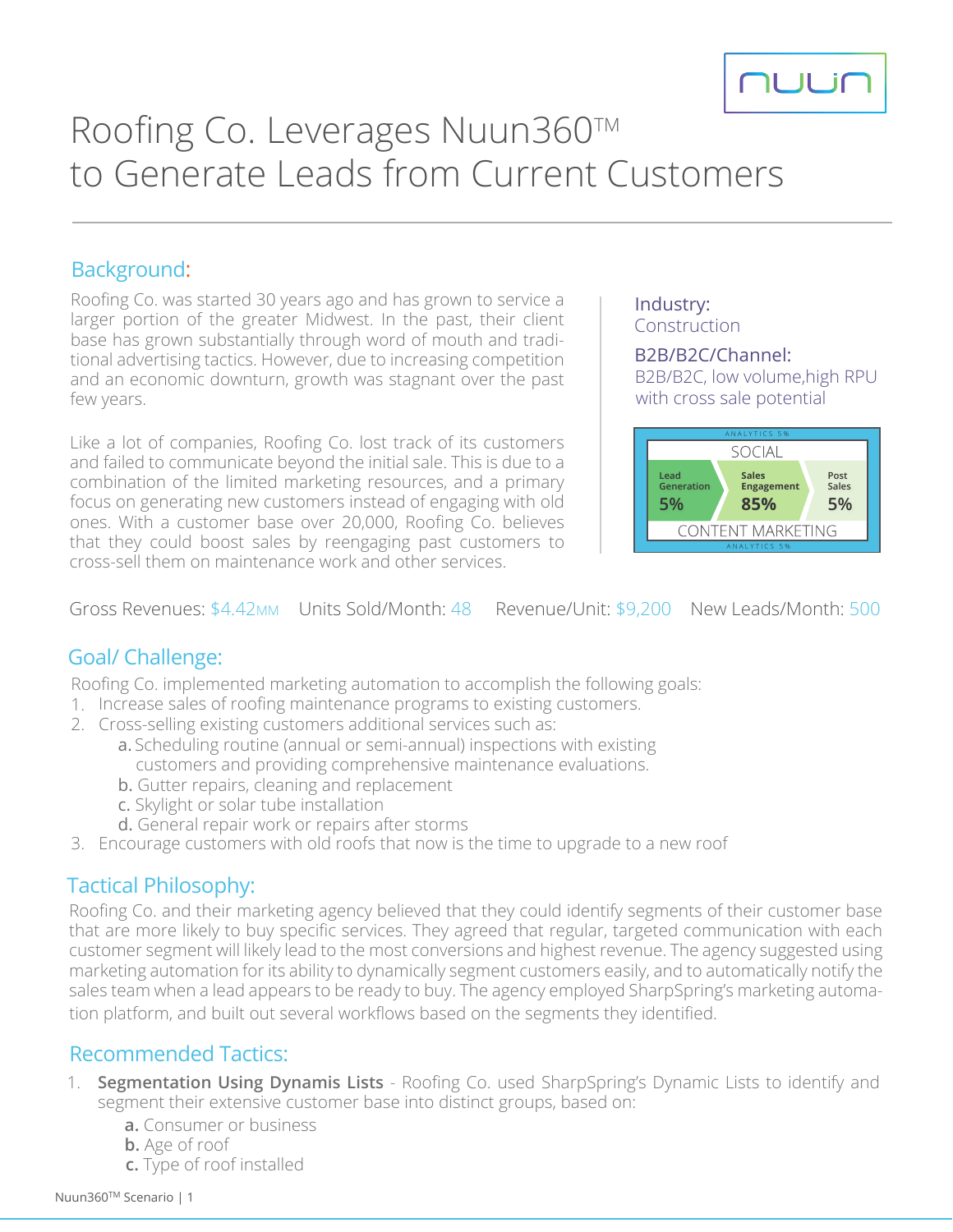In doing so, Roofing Co. identified groups that were more likely to buy specific services that they offer, and targeted each of these groups with individual, personalized communication to provide the best chance of conversion

| <b>B2B, Estimated Customers Per Segment</b> |                                |                                |                               |  |  |  |  |
|---------------------------------------------|--------------------------------|--------------------------------|-------------------------------|--|--|--|--|
| 1 Year, Metal (0)                           | 1-10 Years, Metal (800)        | 10-20 Years.<br>Metal (1500)   | 20+ Years Metal (200)         |  |  |  |  |
| 1 Year, Asphalt (600)                       | 1-10 Years.<br>Asphalt (920)   | 10-20 Years.<br>Asphalt (1900) | 20+ Years.<br>Asphalt (1180)  |  |  |  |  |
| 1 Year, Tile (380)                          | 1-10 Years, Tile (230)         | 10-20 Years, Tile (170)        | 20+ Years, Tile (20)          |  |  |  |  |
| 1 Year, Slate (570)                         | 1-10 Years, Slate (0)          | 10-20 Years, Slate (400)       | 20+ Years, Slate (330)        |  |  |  |  |
| 1 Year,<br>Synthetic (150)                  | 1-10 Years,<br>Synthetic (440) | 10-20 Years.<br>Synthetic (25) | 20+ Years,<br>Synthetic (165) |  |  |  |  |

| <b>B2C, Estimated Customers Per Segment</b> |                                |                                                  |                              |  |  |  |  |
|---------------------------------------------|--------------------------------|--------------------------------------------------|------------------------------|--|--|--|--|
| 1 Year, Metal (560)                         | 1-10 Years, Metal (570)        | 10-20 Years.<br>Metal (520)                      | 20+ Years Metal (150)        |  |  |  |  |
| 1 Year.<br>Asphalt (2590)                   | 1-10 Years.<br>Asphalt (3450)  | 10-20 Years,<br>Asphalt (1275)                   | 20+ Years.<br>Asphalt (185)  |  |  |  |  |
| 1 Year, Tile (120)                          | 1-10 Years, Tile (330)         | 10-20 Years, Tile (40)                           | 20+ Years, Tile (160)        |  |  |  |  |
| 1 Year, Slate (350)                         |                                | 1-10 Years, Slate (330) 10-20 Years, Slate (200) | 20+ Years, Slate (320)       |  |  |  |  |
| 1 Year,<br>Synthetic (100)                  | 1-10 Years.<br>Synthetic (125) | 10-20 Years.<br>Synthetic (125)                  | 20+ Years,<br>Synthetic (75) |  |  |  |  |

Once set up, these Dynamic Lists automatically sort customers and add/remove them from segments as needs change, creating a permanent growth engine for Roofing Co.

2. **Targeted Marketing Communication Drip Campaigns** - Once Roofing Co. identified these distinct groups they created email "drip campaigns" that regularly communicated about the products and services that met the segments exact needs. For example:

**a.** For businesses with asphalt roofs older than 20 years, the drip campaign encouraged them to consider a new roof, citing statistics on the energy savings of new roofing materials, offering a free estimate, and information on various government rebate programs.

**b.** For a customer that purchased a roof more recently, Roofing Co. targeted them with messaging about how regular maintenance programs could extend the life of a roof by many years and prevent leaks and other costly problems.

3. **Proactive Sales Engagement with Lead Scoring and Notifications -** Roofing Co. used SharpSpring's lead tracking, lead scoring, and notification features to identify and notify the sales team about leads that exhibited signs that they were more open to a purchase. For example:

**a.** When a lead with an old shingle roof opened an email and clicked back to the website to read an article on the energy saving gained by installing a metal roof, the sales team was automatically notified. The sales team called the lead the next day armed with the information that they were considering a metal roof, and that "energy savings" appeared to a be a hot button issue for them when deciding to purchase.

**b.** When another lead who recently purchased a new roof clicked to the website to read an email about the federal rebate programs on solar panel installation, the sales team was notified to call the lead, and an additional email specifically speaking about the benefits of solar energy was sent to the lead automatically.

Roofing Co. identified dozens of these automation and communication opportunities and in doing so, allowed the sales team to focus on the few hundred customers (out of the 20,000) that were truly interested one or more of the products and services that Roofing Co. offered.

4. **Specialized Campaigns to Target Consumers –** Roofing Co. determined a few of the top reasons other than life of the roof that customers would need repairs or replacement. They created specialized campaigns in Nuun360TM and built out workflows that sent targeted content to customers when the campaign launched. For example:

**a**. Prior to storm season, Roofing Co. built out a workflow that ran for 2 months targeting users based on their segmentation. For customers that had purchased any roof type between 2-10 years ago, they sent out information on quick repairs that could prevent costly damage when storms hit. For business that had their roof for less than 1 year, they provided information about their maintenance plan that